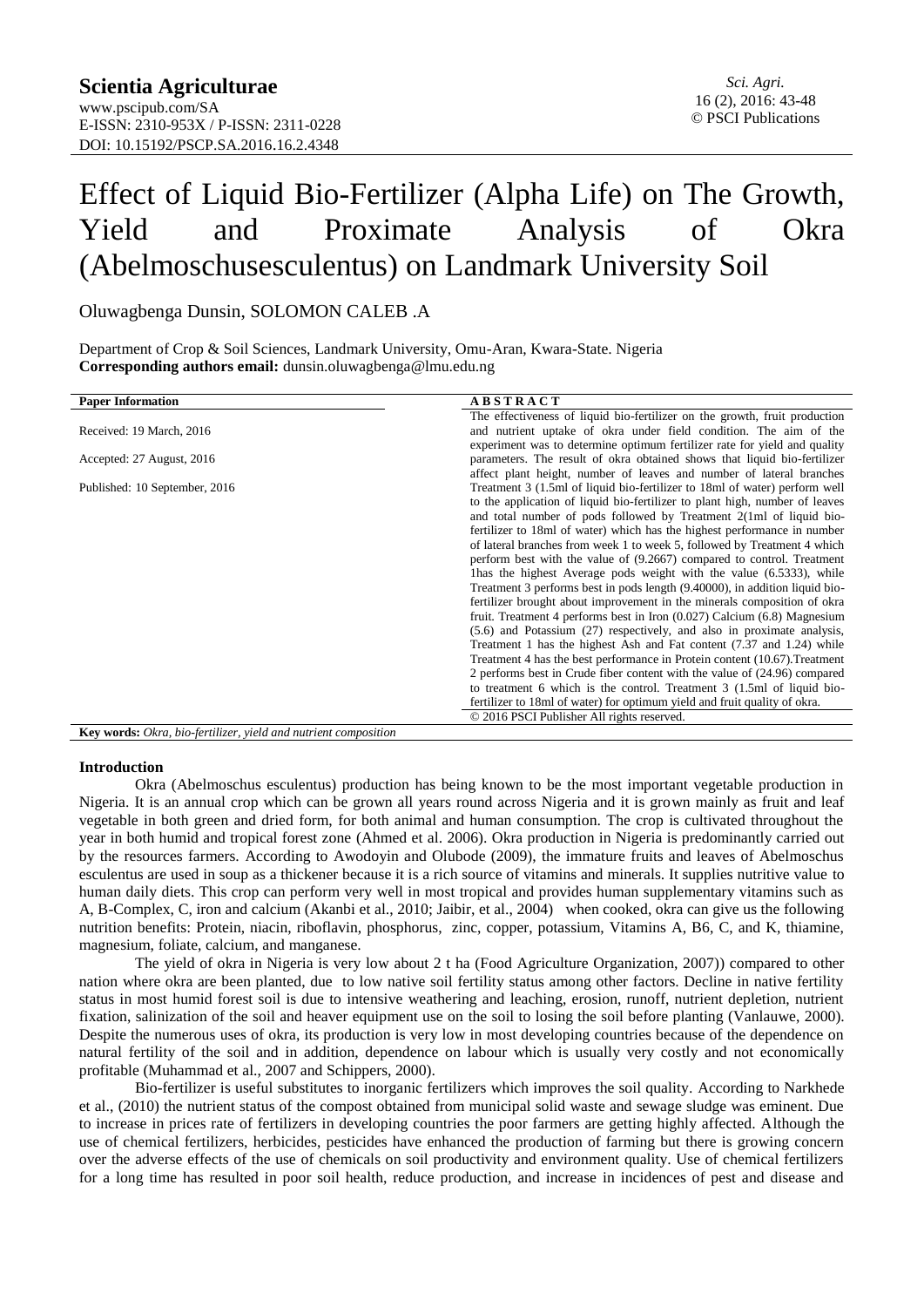environmental pollution (Ansari and Ismail 2001). For yield expansion of okra (Abelmoschus esculentus (L.) in Nigeria there is a great need to augment the production of the crop by improving the fertilizer status of the soil in order to meet up with the nutrient requirement of the soil. One of the requisites for improving the soil fertility is thus through the use of organic fertilizers. The particular significance of organic fertilizer for soil fertility is that it influences so many different soil properties (Awodun, 2007). It has been reported by many researchers that multi-nutrient foliar fertilization, in relation to balanced plant nutrition, appeared to be the part and parcel of modern sustainable vegetable production during recent past. This mode of applying fertilizers to the crops has been considered a precious supplement to the application of nutrients to soil system (Fageria et al., 2009). With the resent increasing demand for okra in Nigeria, there is limited information on the type of fertilizer and nutrient requirement for optimal nutrient uptake, leaf quality and yield. Hence, the project will help reveal the most effective bio-fertilizer which will in turn be recommended to farmer in other to boost okra production.

# **Materials And Method**

The experiment was carried out in Landmark University teaching and research farm to study the effect of different level of liquid bio-fertilizer (Alpha life) on the growth, yield and proximate analysis of okra fruit (Abelmoschus esculentus) this was to determine the amendment that best support high yield and growth to the crop with respect to the climate prevalent in the region. The experiment was carried out on the field in Landmark University Teaching and Research Farm, Omu-aran, Kwara State ( latitude 8° 9° 0°N and Longitude 5° 61° 0°E) located at the Southern Guinea Savannah zone of Nigeria. The climate is tropical maritime with a long wet season, the wealth was moderate subject to modest variation of hot and cool as the season change. It has an annual rainfall pattern which extends between the month of April and October with average annual rainfall of between 600mm-1500mm. The peak rainfall is in May-June and September-October while the dry season is between November and March. The area has maximum temperature of 36c° to33°c and the minimum temperature of 28°c and 22°c humidity of this area is high(47-43%) all year round except in January when the dry wind blows from the north

#### **Soil Sampling And Analysis**

The experiment site is composed of a texturally literate soil type which contains high proportion of iron and aluminum as residue. Pre-planting soil sample of the experimental site was taken. Soil sample was randomly taken with auger at the depth of 0-15cm from the site after it had been prepared for cultivation. The sample was collect and packaged into sub-sample and taken for laboratory for analysis to determine the physical and chemical properties of the soil, and the soil analysis was carried out in the crop and soil science laboratory of Landmark University subjected to routine soil analysis. the soil sample was sieve with 2mm sieve and was subjected to routine soil analysis parameters analyzer were soil pH in water, total nitrogen available phosphorus, exchangeable bases (Ca, Mg, Na and K). The soil pH in water was determined 1 :1 soil to water using glass electrode digital pH meter acceding to (Bouyoucous, 1951).Available P WAS determine using Bray No1 solution of Murphy and Riley (1972). Exchangeable bases were determined using Atomic Absorption Spectrometer (ASS) machine while total Nitrogen was also determined by using bruccine method.

#### **Treament And Experimental Design**

The treatment was laid out in Randomizer Complete Block Design (RCBD) with three replicates and treatment includes: Treatment  $1 = 0.5$ ml bio-fertilizer to 18ml of water, Treatment  $2 = 1$ ml bio-fertilizer to 18ml of water, Treatment  $3 = 1$ 1.5ml bio-fertilizer to 18ml of water, Treatment  $4 = 2$ ml bio-fertilizer to 18ml of water, Treatment  $5 = 100$ kg/ha of N.P.K 15:15:15, Treatment  $6 =$  controlled.

Data were collected at 2, 3, 4, 5 and 6 weeks respectively after planting and 5plant per plot were randomly selected for morphological data collection. Data collected include;

Number of leaf per selected plant on each bed.

Number of lateral branches per the selected plant on each beds

Plant high per selected plant.

Pods weight per bed.

Pod length per bed.

Number of pods per bed.

Fresh okra pods was collected and oven dry and proximate analysis for it nutrients determination based on official method of analysis. AOAC (2000).

#### **Statistical Analysis**

The data collected on various parameters were subjected to analysis of variance using SPSS package and the mean was separated using Duncan Multiple Range Test (DMRT) at 5% level of probability.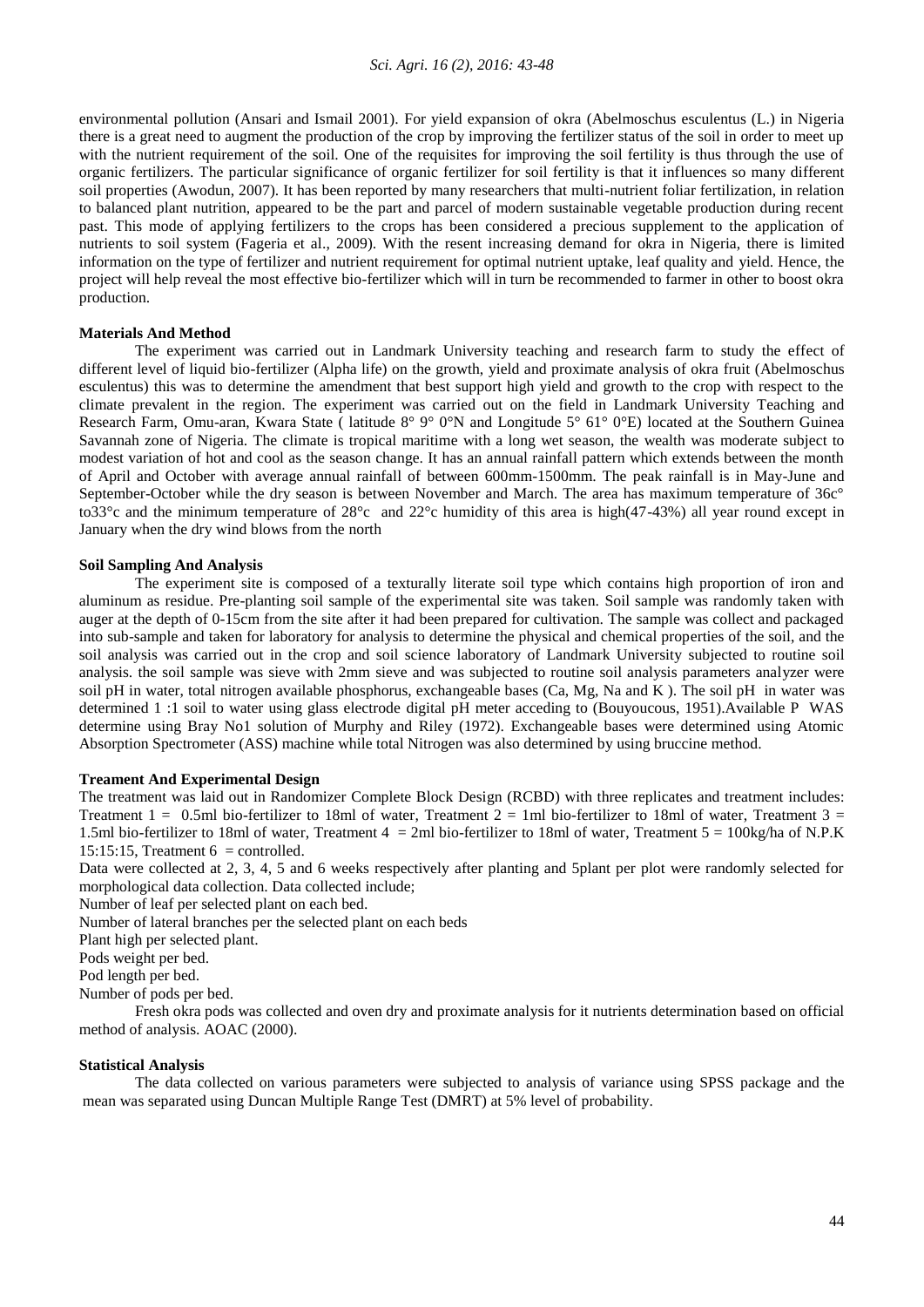## **Results And Discussion**

The result of soil analysis (Table 1) showed that the soil is a sandy clay loam. It is also noted that the soil has low pH which means that it is acidic. From the recommendations of Ibedu et al.(1988), the soil is also low in total nitrogen, organic matter content, This implies low soil fertility, also the bio-fertilizer have been analyzer by the producer.

Table 1: Initial soil properties and bio-fertilizer concentration be for planting is shows Initial soil properties and bio-fertilizer

| concentration         |         |                              |  |  |  |  |  |
|-----------------------|---------|------------------------------|--|--|--|--|--|
| Parameter             | Value   | Bio-fertilizer (component) % |  |  |  |  |  |
|                       | Mg/kg   |                              |  |  |  |  |  |
| Sand                  | 60.53 % |                              |  |  |  |  |  |
| Silt                  | 12 %    |                              |  |  |  |  |  |
| Clay                  | 11.88%  |                              |  |  |  |  |  |
| ph                    | 5.25    | 4.75                         |  |  |  |  |  |
| <b>Total Nitrogen</b> | 0.16    | 0.875                        |  |  |  |  |  |
| Organic Carbon        | 1.88    |                              |  |  |  |  |  |
| Organic Matter        | 3.24    |                              |  |  |  |  |  |
| Phosphorus (P)        | 8.55    | 4.09                         |  |  |  |  |  |
| Potassium $(K)$       | 0.23    | 2.10                         |  |  |  |  |  |
| Calcium(Ca)           | 3.4     | 0.022                        |  |  |  |  |  |
| Boron (B)             | 0.77    | 1102.22                      |  |  |  |  |  |
| Copper (Cu)           |         | 0.011                        |  |  |  |  |  |
| Iron $(Fe)$           |         | 1745.21                      |  |  |  |  |  |

# **Plant Height**

From table 2: The result of the study presented on Table 4.2 indicated that, there was no significant difference (P  $= 0.05$ ) on plant height at 1, 2, 3, 4, 5 and 6. However, the value recorded for the parameter increased as the week after planting (WAP) increased, in week 1, 3, and 5 respectively in treatment 2 has the highest performance compared other treatment in that week while treatment 6 has the lowest performance which is the control also in week 4 and 5, treatment 1 has the highest the plant height as observed compare to treatment 6.

Table 2: Effect of different level of liquid bio-fertilizer on plant height

| TREATMENT | WK1                   | WK <sub>2</sub>       | WK3              | WK4         | WK5               | WK6                              |
|-----------|-----------------------|-----------------------|------------------|-------------|-------------------|----------------------------------|
|           | $3.8667$ <sup>a</sup> | $6.9000^{\rm a}$      | $9.5333^a$       | $15.2333^a$ | $16.5667^{\circ}$ | $23.6333^a$                      |
| 2         | $4.0667$ <sup>a</sup> | $6.3667$ <sup>a</sup> | $9.9333^a$       | $14.9333^a$ | $16.8000^a$       | $23.2000^a$                      |
| 3         | $3.8333^a$            | $7.0000$ <sup>a</sup> | $9.3333^a$       | $13.3000^a$ |                   | $15.2000^a$ 23.7000 <sup>a</sup> |
| 4         | $3.8000^a$            | $6.6000^{\rm a}$      | $9.8333^a$       | $15.0000^a$ | $15.6666^{\circ}$ | $23.1333^a$                      |
| 5         | $3.7667$ <sup>a</sup> | $6.7667$ <sup>a</sup> | $8.5000^{\rm a}$ | $14.1000^a$ | $16.7333^a$       | $22.4000^a$                      |
|           | $3.0033^a$            | $6.2667$ <sup>a</sup> | $8.0003^{\circ}$ | $13.3333^a$ | $15.0000^{\rm a}$ | $21.6776^{\circ}$                |

Each value is a mean of 3 replicated. Mean followed by the same letter along the same column are not statistically different at p≤ 0.05

# **NUMBER OF LEAVES**

The result of the study presented on Table 3 indicated that, there was no significant difference ( $P = 0.05$ ) on number of leaves at 1, 2, 3, 4, 5 and 6. However, the value recorded for the parameter increased as the week after planting (WAP) increased. Treatment 2 showed the highest performance with respect to the number of leaves at 1, 3, 6 and 6 WAP. The control (6) had the least performance when compared to all the other weeks observed, also with N P K 15:15:15.

| <b>TREATMENT</b> | WK1                 | WK2 | WK3                                                                           | WK4                                                                                                                        | WK5<br>WK6           |
|------------------|---------------------|-----|-------------------------------------------------------------------------------|----------------------------------------------------------------------------------------------------------------------------|----------------------|
|                  |                     |     |                                                                               | $3.7333^a$ 6.2667 <sup>a</sup> 9.5333 <sup>a</sup> 13.3333 <sup>a</sup> 15.8000 <sup>a</sup>                               | 22.7667 <sup>a</sup> |
| 2                |                     |     | $4.0667^{\circ}$ 6.3667 <sup>ª</sup> 9.9333 <sup>ª</sup> 14.9333 <sup>ª</sup> | $16.8000^{\rm a}$                                                                                                          | $23.2000^a$          |
| 3                |                     |     |                                                                               | $3.8333^a$ $7.0000^a$ $9.53333^a$ $15.3000^a$ $15.2000^a$                                                                  | $23.2000^a$          |
| $\overline{4}$   | 3.8000 <sup>a</sup> |     | $6.6000^a$ 9.8333 <sup>a</sup> 15.0000 <sup>a</sup>                           | 15.6667 <sup>a</sup> 23.1333 <sup>a</sup>                                                                                  |                      |
| 5                |                     |     |                                                                               | $3.7667^{\circ}$ $6.7667^{\circ}$ $9.3000^{\circ}$ $14.1000^{\circ}$ $16.7333^{\circ}$ $22.0000^{\circ}$                   |                      |
| 6                |                     |     |                                                                               | $3.5667^{\text{a}}$ $6.0000^{\text{a}}$ $8.3333^{\text{a}}$ $12.2333^{\text{a}}$ $16.5667^{\text{a}}$ $21.7333^{\text{a}}$ |                      |

Each value is a means of 3 replicates. Means followed by the same letter along the same column are not significantly ( $p \le 0.05$ ) different

# **Number Of Lateral Branch**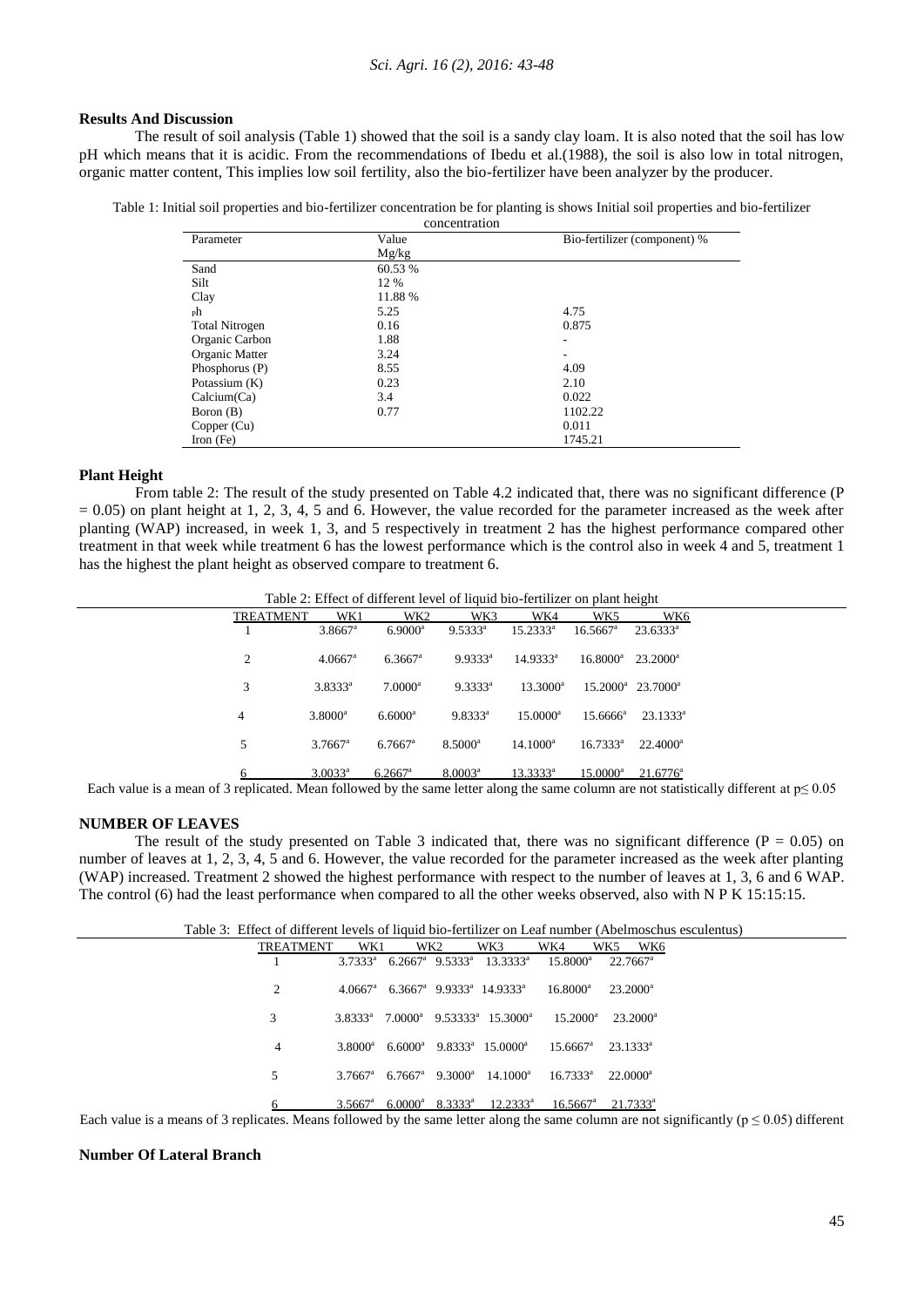## *Sci. Agri. 16 (2), 2016: 43-48*

Table 4: shows the influence of liquid bio-fertilizer on the okra lateral branches. Lateral branches of okra were significantly ( $p < 0.05$ ) influenced by the application of liquid bio-fertilizer from week 1 to week 6. Treatment 4, have the highest value in week 2, 5 and 6 as compared to treatment 6 with the lowest performance when observed, in week 1, treatment 2 perform best compared to other treatment while there is significant different in treatment 1, 3 and 5 respectively also in week 2and 5 there is no significant different but treatment2 and 4 perform best with highest number of lateral branches compared to other treatment in week 2 and 5. In week 3 and 6, treatment 4 performs best as observed.

| TREATMENT      | WK1 |  | WK2 WK3 WK4                                                                                                             | WK5 | WK6                                                                                                                                                                                                                                                                                                                                                                                                                                                                                                                                                                     |
|----------------|-----|--|-------------------------------------------------------------------------------------------------------------------------|-----|-------------------------------------------------------------------------------------------------------------------------------------------------------------------------------------------------------------------------------------------------------------------------------------------------------------------------------------------------------------------------------------------------------------------------------------------------------------------------------------------------------------------------------------------------------------------------|
|                |     |  | $2.9333^{ab}$ $4.9333^{a}$ $4.6000^{a}$ $6.0667^{ab}$ $6.5333^{a}$ $9.0667^{ab}$                                        |     |                                                                                                                                                                                                                                                                                                                                                                                                                                                                                                                                                                         |
| 2              |     |  | $3.2667^{\text{a}}$ $4.8000^{\text{a}}$ $4.6667^{\text{a}}$ $6.3000^{\text{a}}$ $7.0667^{\text{a}}$ $8.2000^{\text{b}}$ |     |                                                                                                                                                                                                                                                                                                                                                                                                                                                                                                                                                                         |
| 3              |     |  | $2.8000^{ab}$ $4.7333^a$ $4.4667^{ab}$ $6.2000^a$ $6.8667^a$ $7.5333^{bc}$                                              |     |                                                                                                                                                                                                                                                                                                                                                                                                                                                                                                                                                                         |
| $\overline{4}$ |     |  | $2.7333^b$ $4.9667^a$ $4.5333^a$ $6.4333^a$ $7.5333^a$ $9.2667^a$                                                       |     |                                                                                                                                                                                                                                                                                                                                                                                                                                                                                                                                                                         |
| $5^{\circ}$    |     |  | $2.8667^{ab}$ $4.8000^a$ $4.3330^a$ $6.9000^a$ $7.4677^a$ $8.3333^b$                                                    |     |                                                                                                                                                                                                                                                                                                                                                                                                                                                                                                                                                                         |
|                |     |  | $2.0000^{\circ}$ $3.6333^{\circ}$ $4.0003^{\circ}$ $5.3333^{\circ}$ $5.1333^{\circ}$ $6.9333^{\circ}$                   |     | $\mathcal{C} \bullet \mathcal{C} \bullet \mathcal{C} \bullet \mathcal{C} \bullet \mathcal{C} \bullet \mathcal{C} \bullet \mathcal{C} \bullet \mathcal{C} \bullet \mathcal{C} \bullet \mathcal{C} \bullet \mathcal{C} \bullet \mathcal{C} \bullet \mathcal{C} \bullet \mathcal{C} \bullet \mathcal{C} \bullet \mathcal{C} \bullet \mathcal{C} \bullet \mathcal{C} \bullet \mathcal{C} \bullet \mathcal{C} \bullet \mathcal{C} \bullet \mathcal{C} \bullet \mathcal{C} \bullet \mathcal{C} \bullet \mathcal{C} \bullet \mathcal{C} \bullet \mathcal{C} \bullet \mathcal{$ |

Each value is a mean of 3 replicated. Mean followed by the same letter along the same column are not statistically different at p≤ 0.05

# **Average Fruit Yield**

From figure 1, Treatment 3 which is 1.5ml of liquid bio-fertilizer to 18ml of water has the highest total number of pods per plant compared to treatment 6 which is the control, For the Total Weight of pods (TW) Treatment 2 which is 1ml of liquid bio-fertilizer to 18ml of water has the highest value (15.1000), followed by Treatment 1(10.5333) as compared to treatment 6 which is the control has the lowest performance (9.3333). Also for Average Pods Diameter (APD) Treatment 1 which is 0.5ml liquid bio-fertilizer to 18ml of water which perform best (6.5333) compared with the value of treatment 6 with the value (5.2000) has the lowest performance. Treatment 2 which is 1ml liquid bio-fertilizer to18ml of water perform best with value of (10.5000) , followed by treatment 3 which is 1.5ml liquid bio-fertilizer to 18ml of water, with the value (10.1000) while treatment 6 which is the control have the lowest values (9.4000) For Average Pods Length (APL)



Figure 1: effect of liquid bio-fertilizer on the fruit yield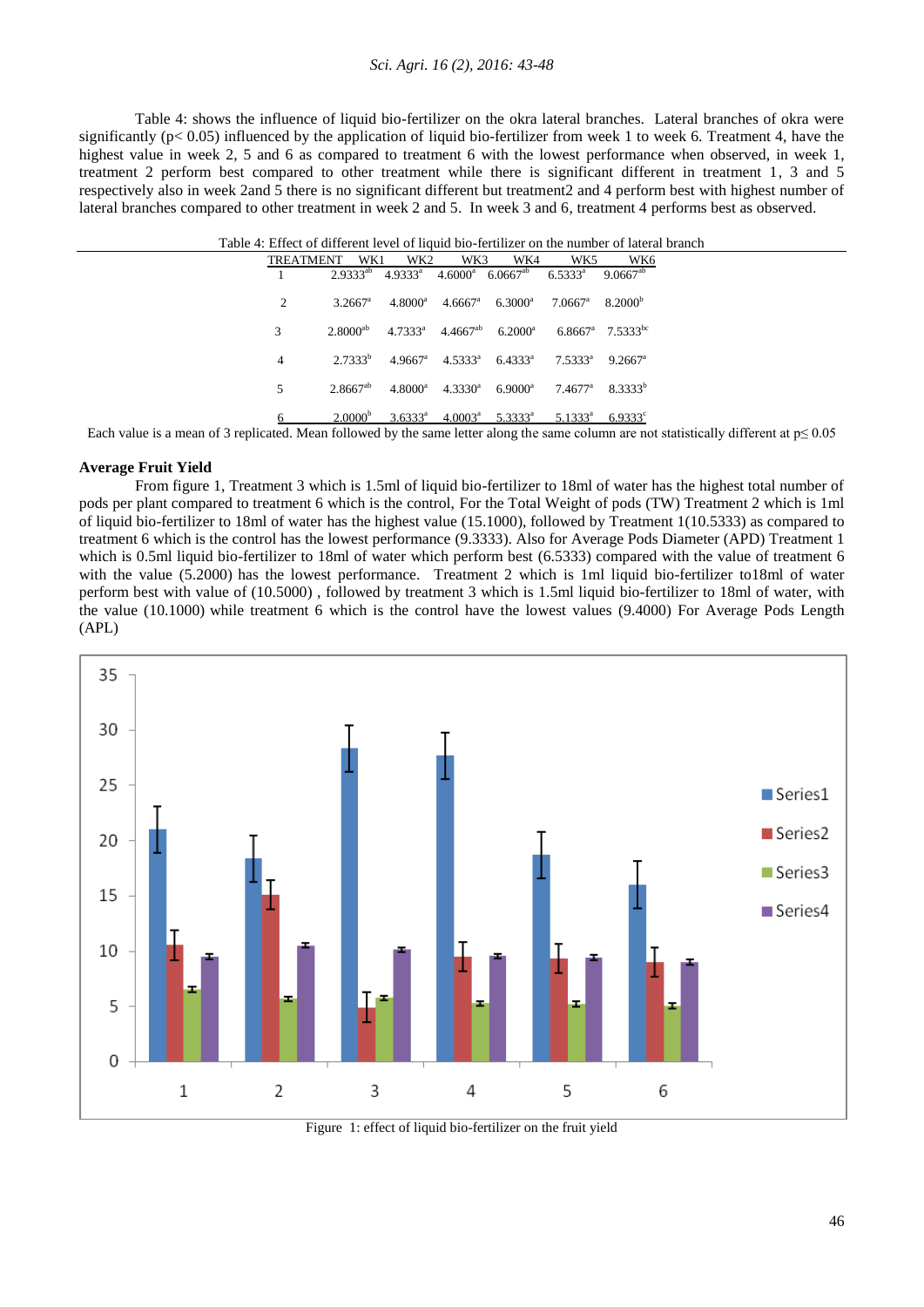# **Minerals Conpoition Of Okra**

From table 5: Treatment 4 (2ml liquid bio-fertilizer mixed with 18ml of water) use as treatment on plant shows the highest Manganese content (Mn), Iron (Fe), Magnesium (Mg), Calcium (Ca) and Potassium (K). These results indicate that 2ml liquid bio-fertilizer has the best positive effect on the nutrient composition of okra fruit compared to other levels of treatment used, followed by treatment 3 and 2 respectively.

| Table 5: The effect of liquid bio-fertilizer at different levels on the minerals composition of okra (Abelmoschus esculentus) |  |  |
|-------------------------------------------------------------------------------------------------------------------------------|--|--|
|                                                                                                                               |  |  |

| <b>TREATMENT</b> | Mn    | Fe           |     | Ca  | Mg K |  |
|------------------|-------|--------------|-----|-----|------|--|
|                  | 0.021 | Ppm<br>0.020 | 6.4 | 3.6 | 23   |  |
| $\overline{2}$   | 0.016 | 0.018        | 6.6 | 5.4 | 21   |  |
| 3                | 0.022 | 0.020        | 6.2 | 5.7 | 18   |  |
| 4                | 0.023 | 0.027        | 6.8 | 5.6 | 27   |  |
| 5                | 0.019 | 0.017        | 6.0 | 5.2 | 25   |  |
| h                | 0.016 | 0.010        | 5.0 | 1.9 | 15   |  |

# **Nutrient Composition Of Fruit (Proximate Annlysis)**

From 6 table: treatment 1 with 0.5ml: 18ml of water has the highest moisture content with 13.00% followed by treatment 2 with 2ml: 81ml of water with the value (13.48) compared to the rest treatment while treatment 6 which is control has the lowest moisture content with the value (12.00) also it observed that the protein content in treatment with 2ml of alpha life liquid bio-fertilizer to 18ml of water mixed together has the highest protein value (10.59) compared to other treatment. Ash content in the treatment applied is higher in treatment 1 with 0.5ml of alpha life liquid bio-fertilizer to 18ml of water mixed together with the value (7.37); also the crude fiber has the value (24.26), content is high in plant treated with 1ml, 0.5ml, 1and 4ml of alpha life bio-fertilizer to 18ml of water compared to other treatment used in the experiment.

Table 6: Effect of different level of liquid bio-fertilizer on nutrient composition of fruit (proximate analysis)

| <b>TEATMENT</b> | <b>MOISTURE</b> | <b>PROTEIN</b> | <b>ASH</b> | CF    | <b>FAT</b> |
|-----------------|-----------------|----------------|------------|-------|------------|
|                 |                 | (ppm)          |            |       |            |
|                 | 13.00           | 10.59          | 7.37       | 21.20 | 1.24       |
| 2               | 13.48           | 8.89           | 7.24       | 24.96 | 0.63       |
| 3               | 12.48           | 8.51           | 7.02       | 20.23 | 0.94       |
| $\overline{4}$  | 12.94           | 10.67          | 7.25       | 19.26 | 1.13       |
| 5               | 12.59           | 9.33           | 6.95       | 17.08 | 0.71       |
|                 | 12.00           | 8.33           | 6.65       | 18.08 | 0.56       |

## **Discssion**

The result from the experiments shows that the different soil amendment that is used are; 0.5ml of alpha life liquid bio-fertilizer to 18ml of water, 1ml of alpha life liquid bio-fertilizer to 18ml of water, 1.5ml of alpha life liquid biofertilizer to 18ml of water, 2ml of alpha life liquid bio-fertilizer to 18ml of water and NPK15:15:15 has the capacities to improved the performance of okra yield, growth and proximate analysis. From the experiment there is significant different in the number of lateral branches and plant height but there is no significant different in the number of leaves but there is an increase in different figure of the result obtained in the number of leaves for the experiment because of the essential element contains in the liquid bio-fertilizer (alpha life) necessary for plant growth such element are; nitrogen, phosphorus, calcium, potassium and magnesium contain in the liquid bio-fertilizer used. This agreed to the fact that Foliar fertilization not only improves plant growth traits, crop yields and nutrient uptake by crops (Maitlo et al., 2006) but also enhances nutrient use efficiency of crops (Fageria et al., 2009). Hence benefits of foliar fertilizers under study might be related to their multi-nutrient contents, which upon absorption by the leaf tissues improved the growth traits of okra plants and resultantly increased okra yield. And also It facilitates timely translocation of deficient nutrients to plant system through leaf tissues (Fageria et al., 2009) Alkaff and Hassan (2003) reported improved growth and yield traits of okra in relation to foliar fertilization. Early fruit set and fruit maturity was noted by the foliar application of micronutrients in now mandarin (Mishra et al., 2003).